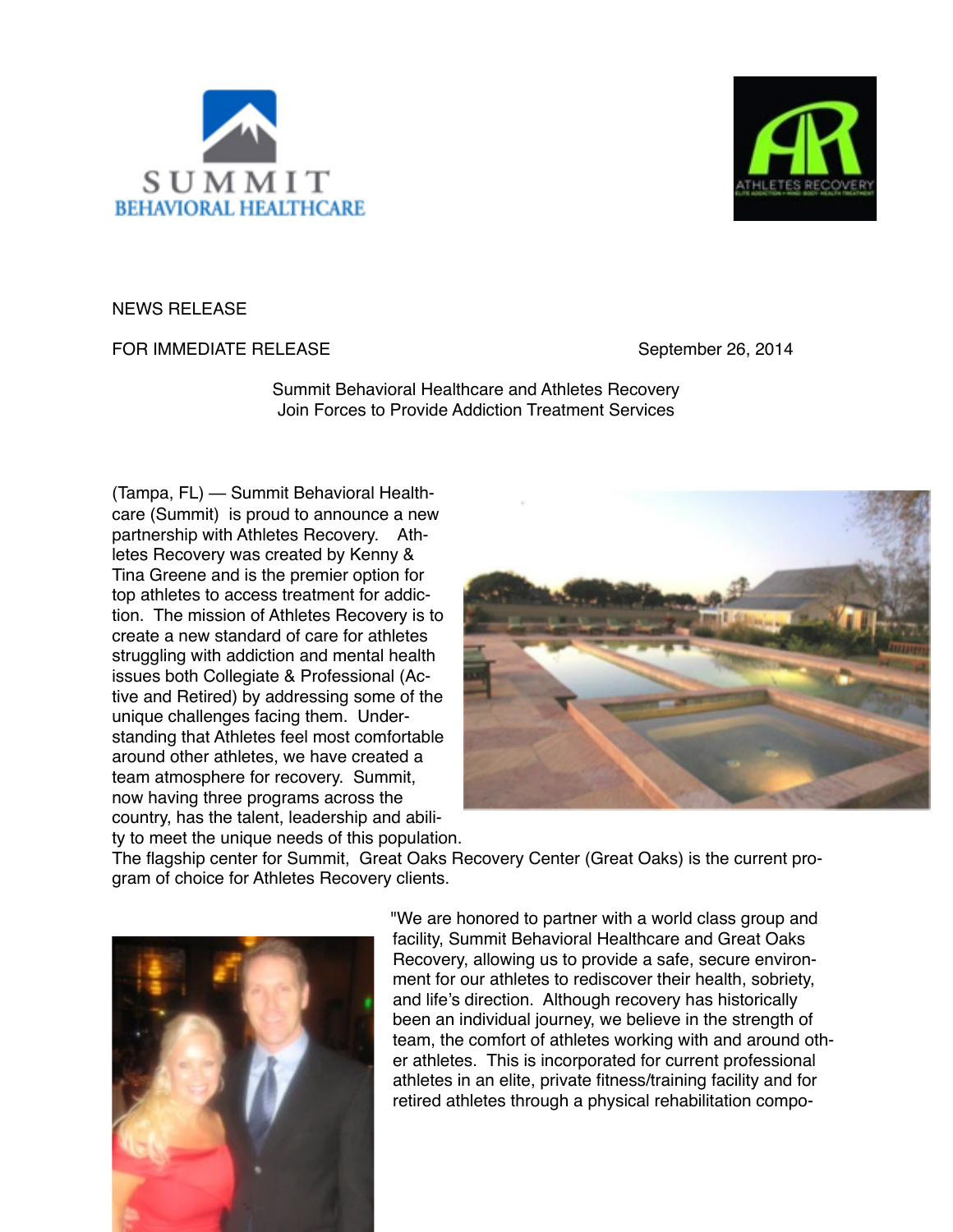nent necessary to address long term pain issues."

"We are very fortunate to have been given the opportunity to work with Athletes Recovery," comments Dustin Whitesell, CEO of Great Oaks. " We do not take our responsibility lightly and strive to give quality treatment to these clients (Athletes Recovery) and all that come to us for help," continued Dustin.

**About Athletes Recovery -** The Athletes Recovery Program is a private, confidential program designed specifically to meet the needs of professional and collegiate athletes – both active and retired. We work tirelessly to provide each athlete we treat with an individualized, rigorous therapy program based upon the client-specific needs obtained from our initial intake assessment. Our therapeutic approaches are rooted in the principles of recovery with an added emphasis upon spiritual, emotional, and personal growth designed to transform the lives of the athletes we treat as they embark upon their journey toward recovery. We understand that a culturally-competent, compassionate, and experienced treatment team is critical for a rehabilitation program to best meet the needs of the clients we serve. Upon successful completion of our intensive rehabilitation program, our athletes will know that their lives have been successfully transformed and that they have mastered the tools needed to continue along the pathway to total recovery.

Our treatment philosophy is based upon the recognition that each athlete who comes to us is a unique person who has an exceptional personal history. We tailor our treatment approaches to each athlete to ensure the most effective approaches and best opportunity for recovery. We have created services for our clients based upon the mental and physical regimens our athletes are inherently familiar with; treatment places a strong emphasis upon strength and accountability of team. Athletes Recovery offers a full medical detoxification program, an inpatient treatment program, partial hospitalization programming, intensive outpatient therapy and comprehensive follow up and accountability. Each program is designed to meet our athletes at the level of care they need to recover from a wide variety of mental health and substance abuse issues. Our treatment approaches incorporate a number of different evidenced-based treatment modalities such as cognitive-behavioral therapy and 12-step programming. Through individual therapy, group sessions, family involvement, physical therapy, education, team involvement and a wide array of therapeutic activities, our clients can start their journey to recovery and begin, once again, to take control of their lives.

The emphasis of our program is Recovery - with programming, counseling, nutrition customized to each athlete addressing the deep rooted issues first. Integrating the unique foundation and experiences of an athlete -The security of the locker room -The power of a team - Commitment to exercise and good health leading to long term recovery.

For retired & current athletes, we work hand in hand with their entire biological family and active athletes - their team family as well - team psychologists, coaches, agents, trainers, to insure future success at home & on the field of play.

Our Athletes Recovery program is for athletes that are in need of treatment for substance abuse & addiction, depression, anxiety,mood disorders,gambling,TBI, etc. www.AthletesRecovery.com Whether the athlete's stay is 30/60/90 days, a comprehensive one year aftercare program is included to insure long term recovery.